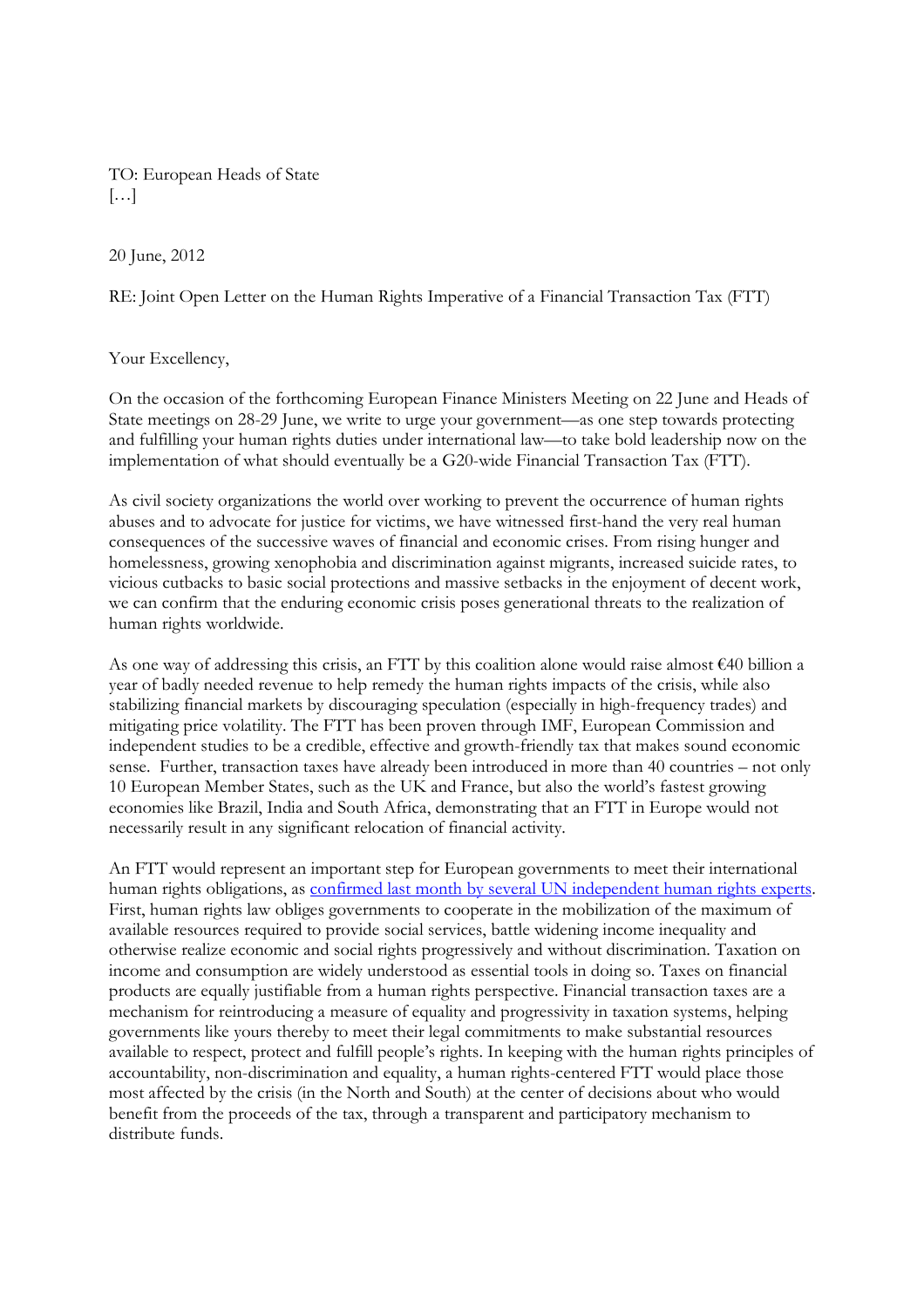Second, governments are required to protect against, and prevent, human rights abuses by thirdparties, including the very private financial actors whose conduct spawned the global economic crisis. A financial transaction tax is a tool to discourage excessive risk-taking or speculation, reduce the financial incentive for fast, high risk-taking transactions. FTTs can aid governments to better manage risks in the financial sector to mitigate the effects of financial sector collapse, or reduce their likelihood of happening all together. As attested to by Ms. Margaret Jungk, head of the UN Working Group on Business and Human Rights, "Governments must act to prevent rights infringements by private financial institutions and build in systems of accountability. At a global level, the FTT can discourage excessive risk-taking and speculation, a significant factor in the financial crisis which itself created vast harm to the enjoyment of human rights worldwide."

Finally, human rights entail remedies. People whose economic and social rights are infringed by crisis-related economic policies have the right to obtain appropriate, effective and proportional remedy. To be effective, remedies must lead to an end to any ongoing violations, and ensure adequate reparation, including, as necessary, restitution, compensation, satisfaction, rehabilitation and guarantees of non-repetition. Meaningful regulation of the financial sector in systemically important countries would be one structural step towards guaranteeing non-repetition. Redressing the costs of the crisis by making fiscal policy more progressive and redistributive nationally and globally would also reflect governments' legal commitment to fulfill economic and social rights in non-discriminatory ways. The FTT is one such way of exacting accountability from those responsible for the 2008 financial crisis, raising revenue to contribute to effective remedies for the consequent human rights impacts, and establishing transparent mechanisms to mitigate the type of financial vulnerability which led to the crisis to begin with. "When the financial sector fails to pay its share, the rest of society must pick up the bill," the UN Special Rapporteur on extreme poverty and human rights, Ms. Magdalena Sepúlveda stated last month. "It is high-time that governments reexamine the basic redistributive role of taxation to ensure that wealthier individuals and the financial sector contribute their fair share of the tax burden."

Where the global financial crisis has brought about the loss of millions of jobs, socialized debt accrued by financial corporations and now risks significant human rights harm through wide-ranging austerity packages, financial transaction taxes are essential tools to providing the means for governments to protect and fulfill the human rights of their people. In so doing, the FTT is one step toward addressing the structural causes of this Great Recession and preventing a sequel to the 2008 global financial calamity. In living up to your human rights obligations, we urge you to move your government's significant economic and political weight behind a Financial Transaction Tax.

## **Signatory organizations and networks:**

Association for Women's Rights in Development (AWID) ATTAC Spain ATTAC Switzerland Center for Economic and Social Rights (CESR) Center of Concern (USA) CIVICUS CNCD-11.11.11 (Belgium) Development Alternatives with Women for a New Era (DAWN) ESCR-Net *Economic Policy & Human Rights Working Group*